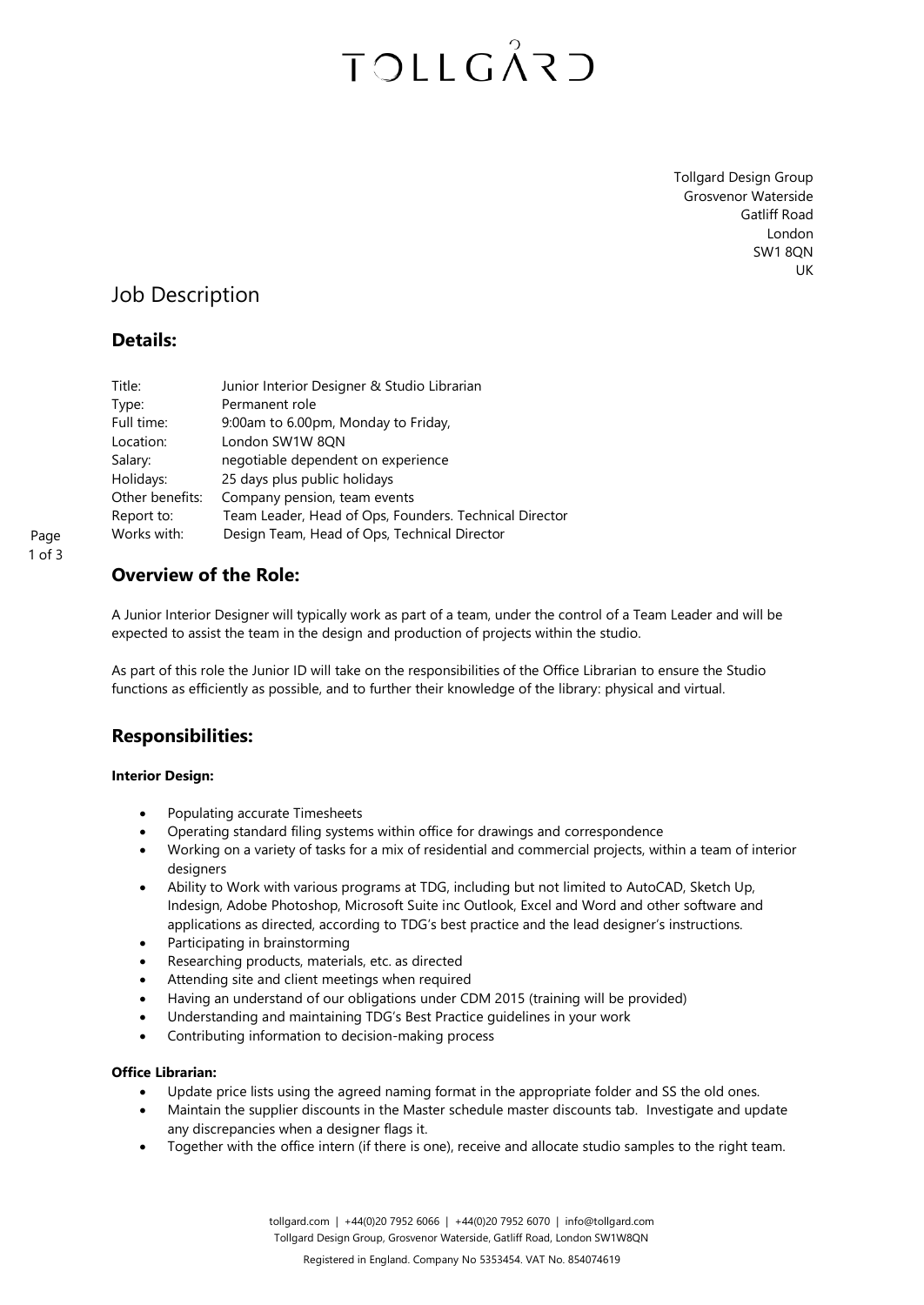# **TOLLGÅRD**

- Unclaimed samples to be sorted and filed in the right space/shelf/drawer (All samples to have date stamp or sticker)
- Any old or discontinued materials to be removed.
- Reorganize shelves/spacing efficiently to fit more relevant/ popular materials/brands.
- Monthly studio table clearance to circulate an email asking for help and making it happen
- Also maintain tidy office environment to use storage space behind Monique and Staffan effectively
- Raise any recommendations/big changes to Monique and Giorgi.
- Organise and attend supplier CPD/ training meetings and encourage one person per team to attend. Circulate important points following the meeting.

#### **Self-Management:**

- Knowing the TDG Design Matrix and Letter of Agreement inside out
- Taking clear and detailed notes when given a brief by your Project or Team Lead, making sure that you understand the task as well as its place in the overall project
- Ensuring that performance standards are clear; questioning any areas that are not clear;
- Providing upwards feedback; actioning own feedback
- Able to ask for advice and support when necessary; listening carefully; asking questions to ensure understanding
- Taking responsibility for own development; continuing learning on the job. Proactively seeking out opportunities to enhance knowledge and skills
- Taking part in CPDs, workshops, supplier presentations and continued in-house training when your priorities allow you to.
- Identifying training opportunities where appropriate
- Demonstrating a flexible and responsive attitude when faced with change
- Being a positive team member; contributing to the overall success of team; working well with others
- Using your time wisely
- Taking clear and detailed notes when you are given a brief by your Project or Team Lead, making sure that you understand the task as well as its place in the overall project
- Following up an instruction with written feedback and ensuring that you do your best to push through to the end of the task
- Being presentable and able to attend site or a client meeting on a working day (PPE is available in the office should you be required to attend site)

#### **Project management:**

- Managing day-to-day workload effectively; able to juggle varied demands on time and understanding the big picture
- Completing work accurately and to agreed requirements; being organised; meeting deadlines set
- Maintaining awareness of budget constraints; understanding the need for these, and achieving budget targets
- Achieving results required
- Attending an in-house induction to safety on site with Studio Manager
- Asking for a site induction every time you go to a new site
- Logging any incidents on site with the Site Manager as well as Studio Manager

#### **Team Skills:**

- Approachable; helpful and sincere attitude; being co-operative and receptive; having a positive outlook, even in face of adversity
- Keeping others informed
- Having a positive approach to work and team; willing and enthusiastic
- Responsive to requests; sensitive to others; able to talk to wide range of people
- Strong communicator within team
- Working in a supportive and courteous manner with colleagues at all times

Page 2 of 3